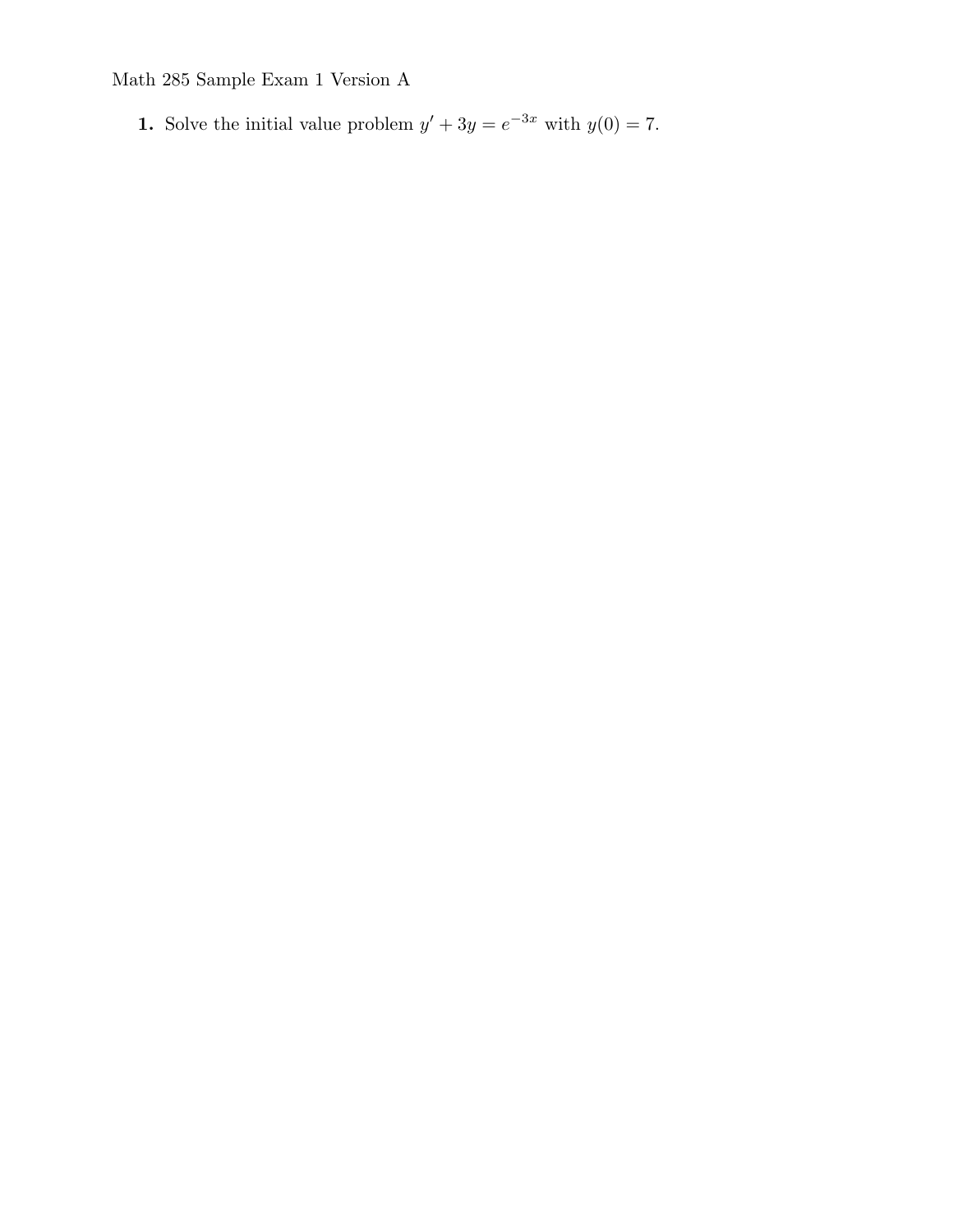**2.** Solve 
$$
(e^{2y} - y)(\cos x) \frac{dy}{dx} = e^y \sin 2x
$$
 with  $y(0) = 0$ .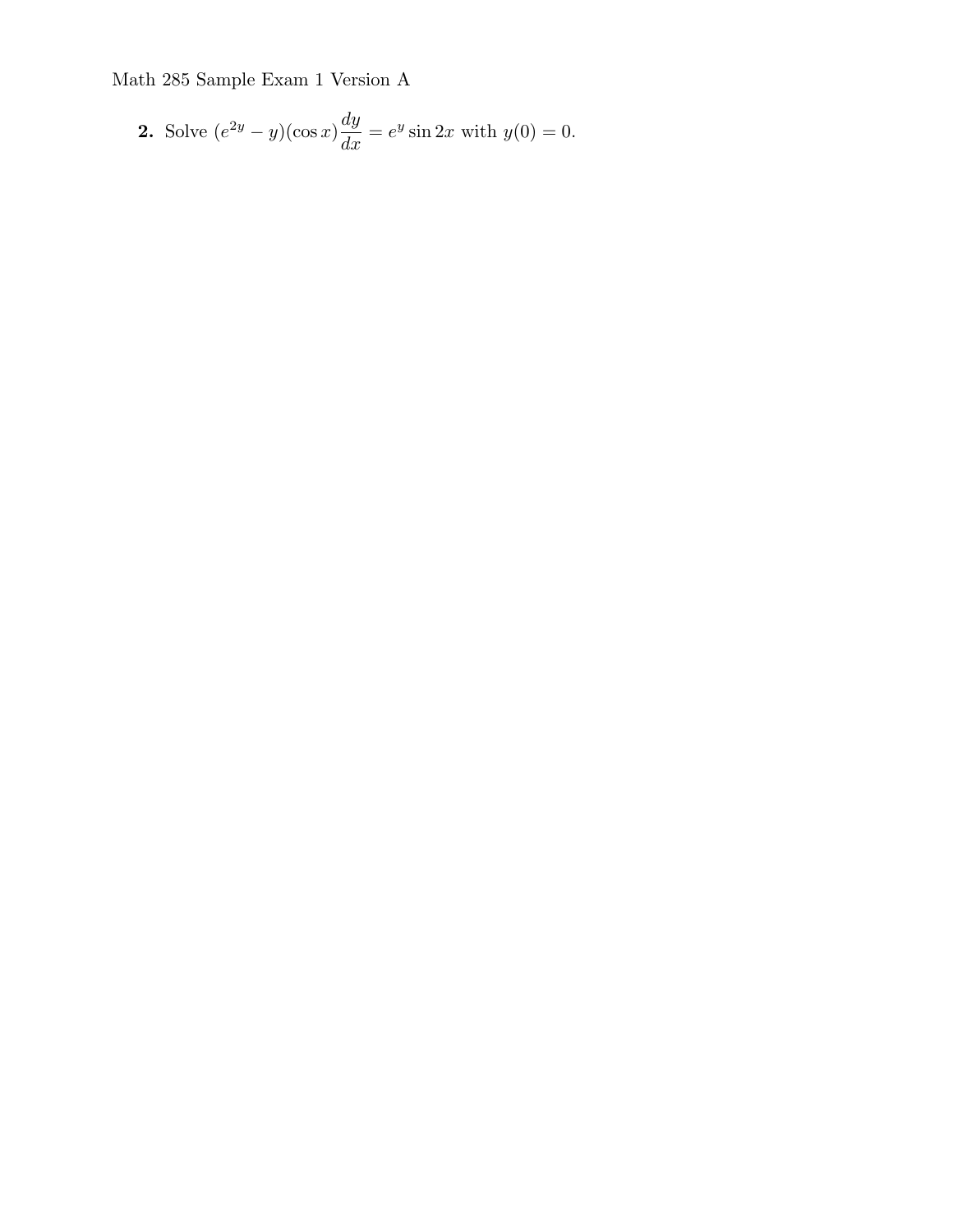**3.** Draw a phase portrait and solution curves for the autonoumous first-order ordinary differential equation  $y' = y^3 - 5y$  below. Label the stationary points and determine whether they are stable, unstable or semi-stable.

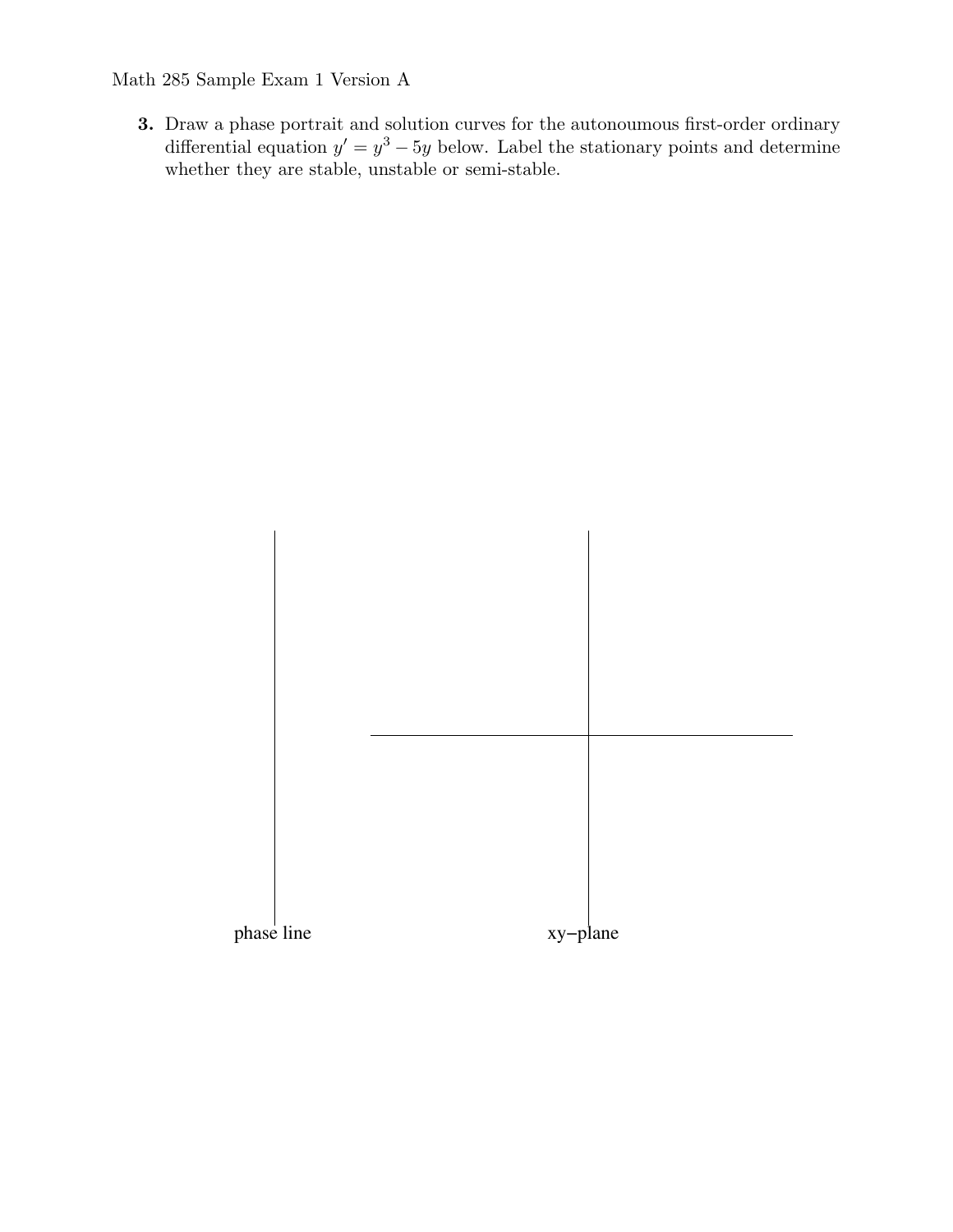**4.** Show that the ordinary differential equation

$$
(y \cos x + 2xe^y)dx + (\sin x + x^2e^y + 2)dy = 0
$$

is exact and find the general solution.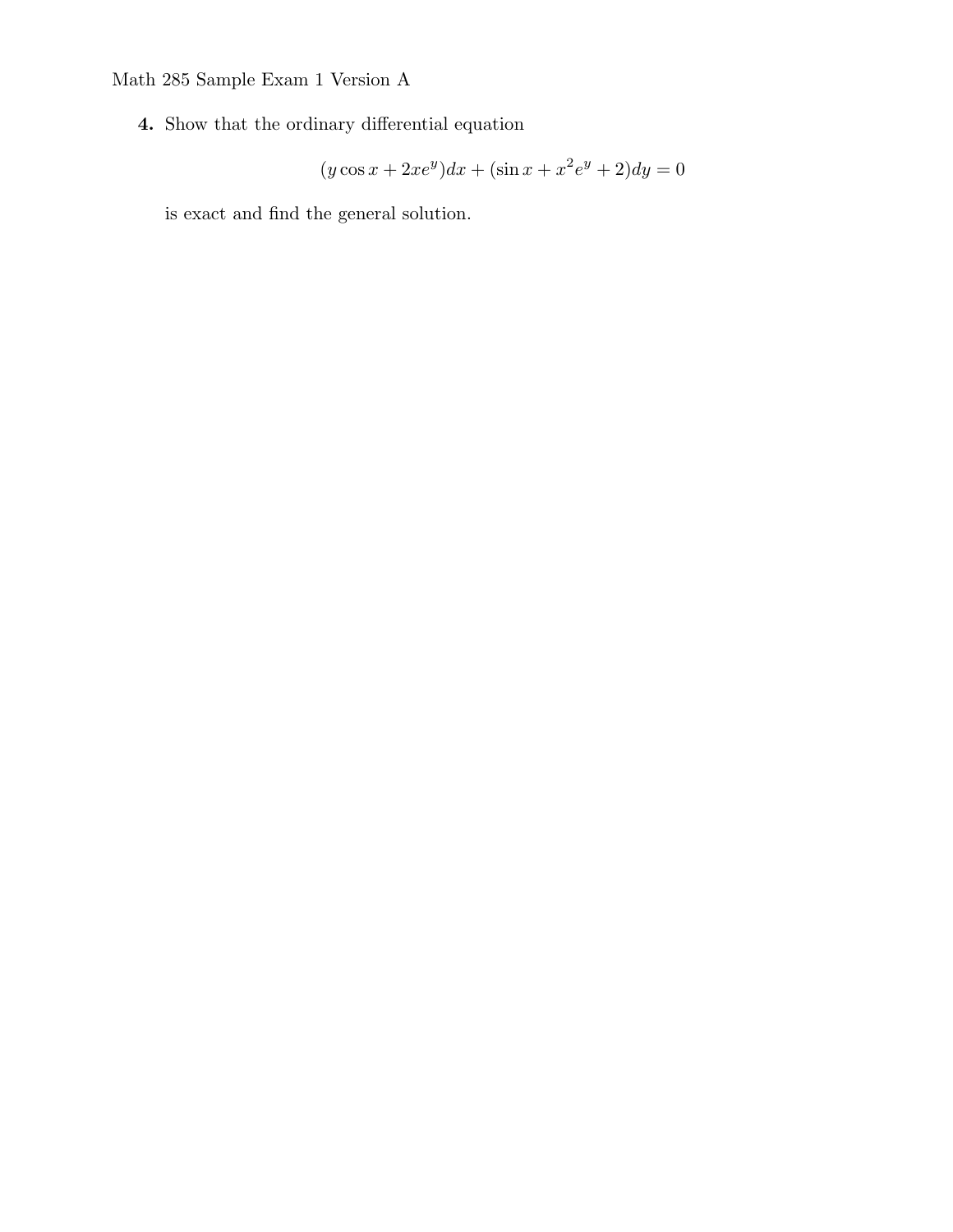5. Find the unique solution to 
$$
\frac{dy}{dx} = \frac{2x}{1+2y}
$$
 with  $y(0) = 1$ .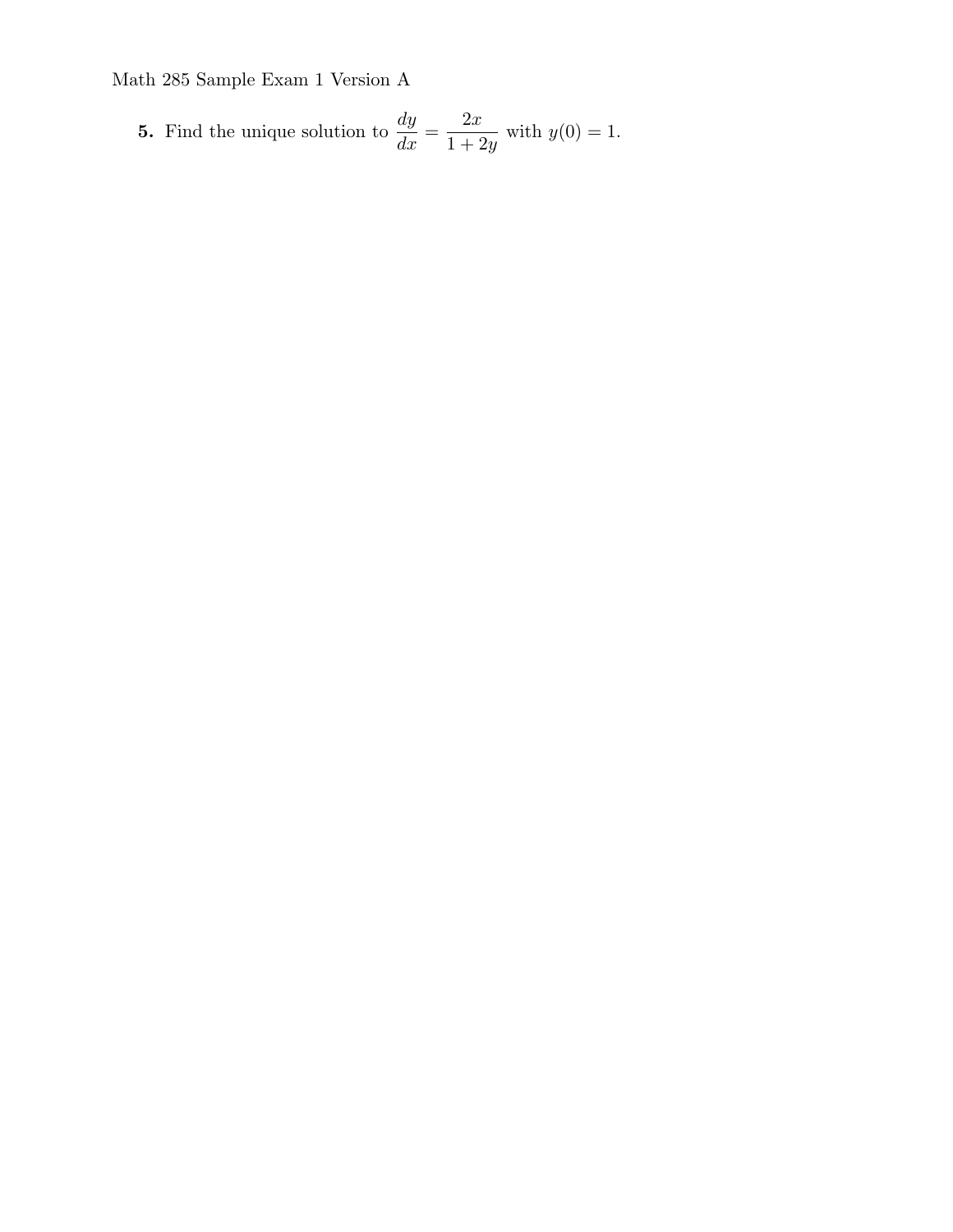**6.** Find the general solution to the differential equation

$$
(y^2 + 2xy)dx - x^2 dy = 0.
$$